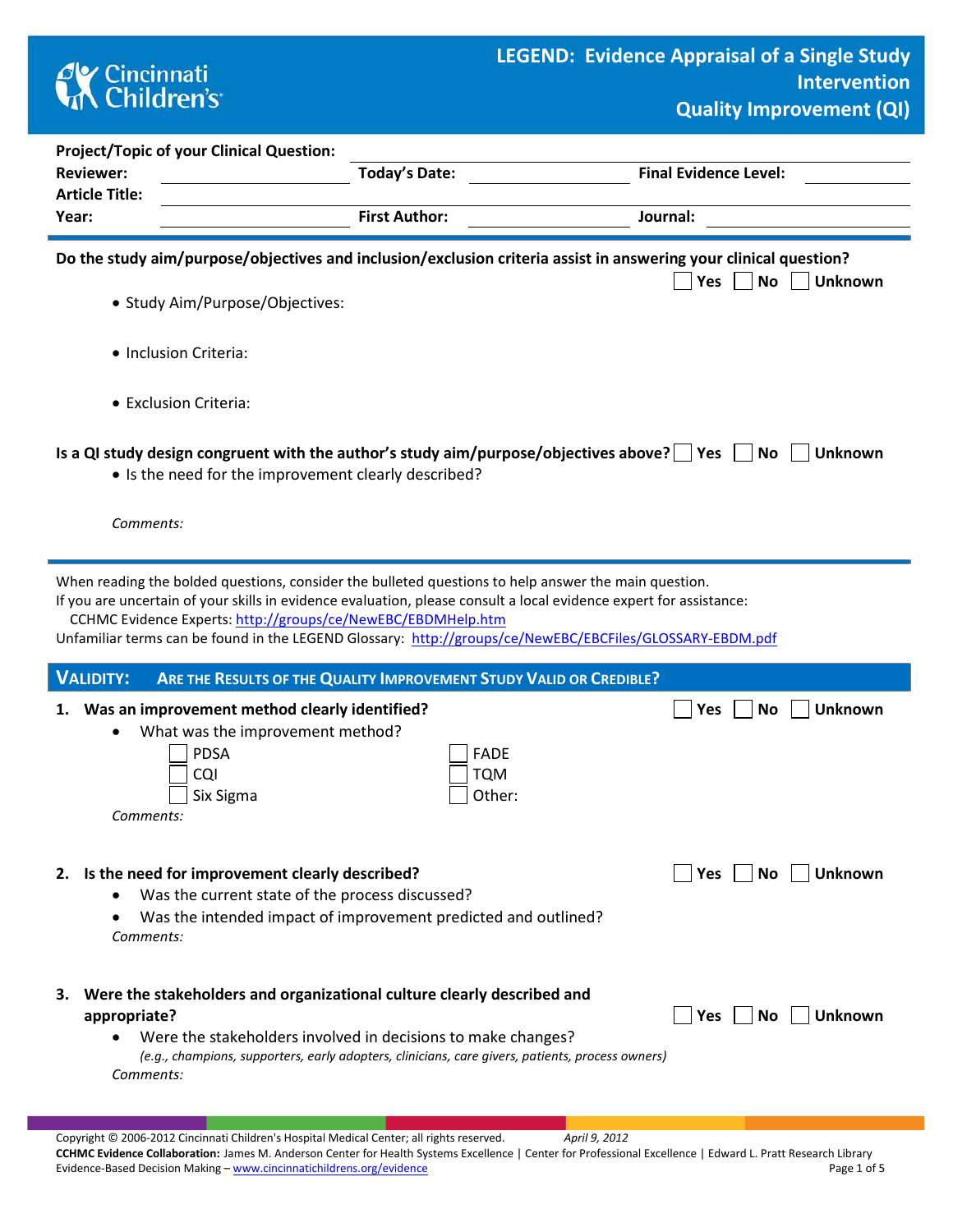|    | <b>CK</b> Cincinnati<br><b>Children's</b>                                                                                                                                                                                                                                                                                                                                                                                                                                                              | <b>LEGEND: Evidence Appraisal of a Single Study</b><br><b>Intervention</b><br><b>Quality Improvement (QI)</b> |
|----|--------------------------------------------------------------------------------------------------------------------------------------------------------------------------------------------------------------------------------------------------------------------------------------------------------------------------------------------------------------------------------------------------------------------------------------------------------------------------------------------------------|---------------------------------------------------------------------------------------------------------------|
|    | 4. Are the study methods clearly described and appropriate for the<br>aim/purpose/objectives?<br>Is the setting clearly described and appropriate (e.g., unit, clinic)?<br>٠<br>Are the participants (e.g., clinicians, patients, groups) clearly described and appropriate?<br>$\bullet$<br>Is(Are) the improvement intervention(s) clearly described and appropriate?<br>$\bullet$<br>Is the aim specific, measurable, actionable, relevant, time bound (i.e., SMART)?<br>Comments:                  | <b>Unknown</b><br>Yes<br>No                                                                                   |
| 5. | Was(Were) the planned improvement intervention(s) (i.e., action plans) described in<br>enough detail to be replicated by others?<br>Comments:                                                                                                                                                                                                                                                                                                                                                          | <b>Unknown</b><br>No<br><b>Yes</b>                                                                            |
|    | 6. Were the planned improvement interventions based on evidence?<br>Which source(s) of evidence contributed to the choice of specific<br>improvement interventions?<br><b>Published Research</b><br>Key Driver Analysis (local data)<br>Failure Mode and Effects Analysis (analysis of causes of dysfunction)<br>Other:<br>Comments:                                                                                                                                                                   | <b>Unknown</b><br>Yes<br><b>No</b><br><b>Published QI Reports</b><br>Pareto Analysis (local data)             |
| 7. | Were appropriate baseline data collected and reported for the outcome of<br>interest?<br>Did the baseline data indicate the need for improvement?<br>Were valid and reliable tools used for measurement of the outcomes?<br>Comments:                                                                                                                                                                                                                                                                  | Yes<br><b>Unknown</b><br>No                                                                                   |
| 8. | Was outcome data collection planned and appropriate to evaluate whether the<br>change resulted in an improvement?<br>Was the plan for data collection of improvement intervention measurement<br>$\bullet$<br>clearly described?<br>Were appropriate valid and reliable tools used for measurement of the<br>$\bullet$<br>improvement interventions and outcomes?<br>Was each improvement intervention tested to determine its unique influence?<br>٠<br>(e.g., turned on and turned off)<br>Comments: | $ Yes $ $ No$<br><b>Unknown</b>                                                                               |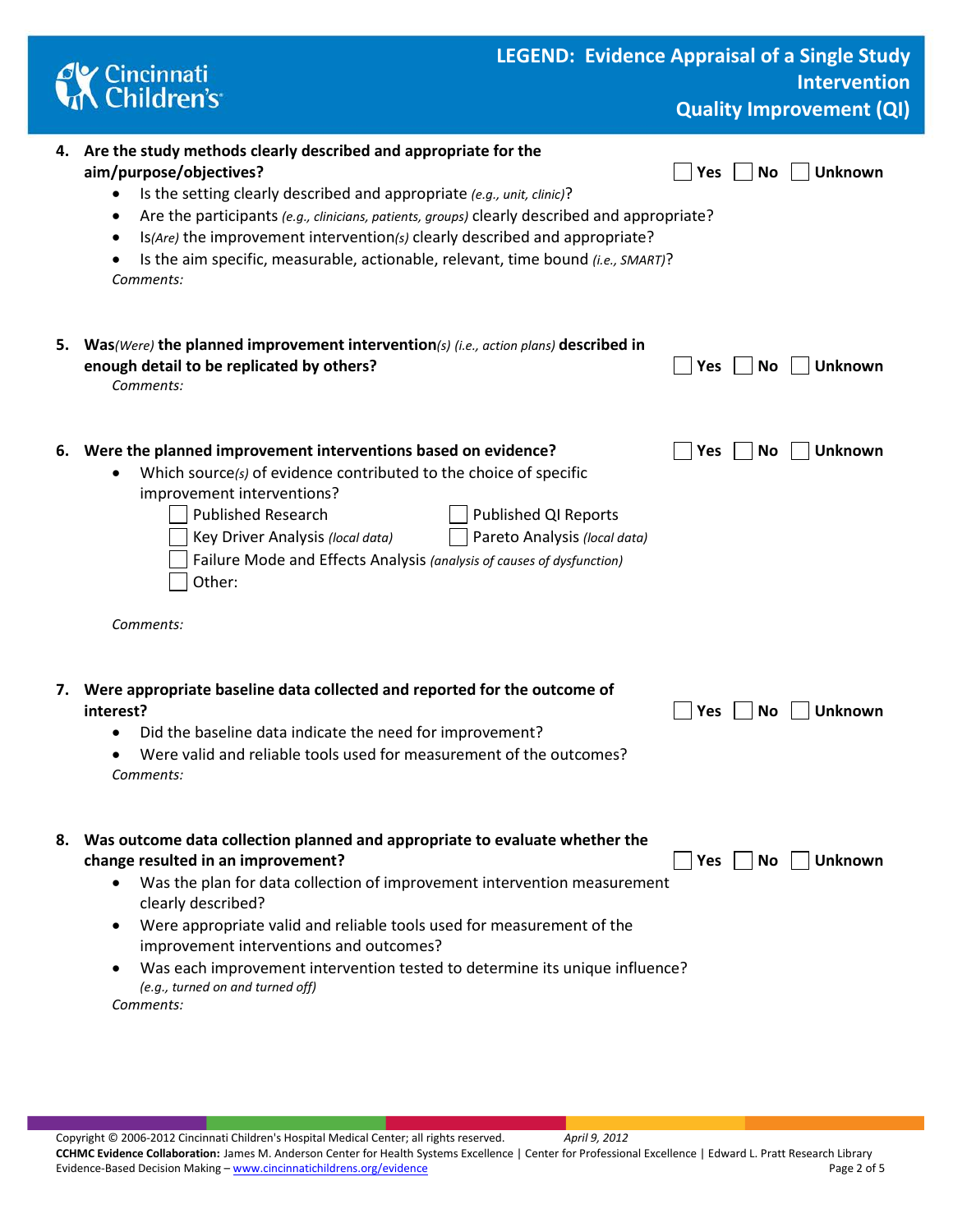| Cincinnati<br>KChildren's                                                                                                                                                                                                                                                                                                                                                                                                                                       |            | <b>LEGEND: Evidence Appraisal of a Single Study</b><br><b>Intervention</b> |  |  |  |  |  |
|-----------------------------------------------------------------------------------------------------------------------------------------------------------------------------------------------------------------------------------------------------------------------------------------------------------------------------------------------------------------------------------------------------------------------------------------------------------------|------------|----------------------------------------------------------------------------|--|--|--|--|--|
|                                                                                                                                                                                                                                                                                                                                                                                                                                                                 |            | <b>Quality Improvement (QI)</b>                                            |  |  |  |  |  |
| 9. If adaptations/modifications were made to the planned improvement<br>intervention, were they appropriately based on outcome data from small tests<br>of change or pilot studies?<br>Were small tests of change or pilot studies conducted with more than one<br>unit, setting, or persons (e.g., cycle, ramping up)?<br>Was the magnitude of testing appropriate prior to implementation of the<br>$\bullet$<br>final improvement intervention?<br>Comments: | Yes        | <b>Unknown</b><br>No                                                       |  |  |  |  |  |
| 10. Were modified improvement interventions (i.e., the future state of the process) described<br>in enough detail to be replicated by others?<br>Comments:                                                                                                                                                                                                                                                                                                      | Yes        | <b>Unknown</b><br>No                                                       |  |  |  |  |  |
| 11. Was all outcome data for the improvement intervention(s) collected in the same<br>way as the baseline data?<br>Comments:                                                                                                                                                                                                                                                                                                                                    | Yes        | <b>Unknown</b><br>No                                                       |  |  |  |  |  |
| 12. Was there freedom from conflict of interest?<br>Sponsor/Funding Agency or Investigators<br>Comments:                                                                                                                                                                                                                                                                                                                                                        | Yes        | <b>No</b><br><b>Unknown</b>                                                |  |  |  |  |  |
| <b>RELIABILITY:</b><br><b>ARE THESE VALID STUDY RESULTS IMPORTANT?</b>                                                                                                                                                                                                                                                                                                                                                                                          |            |                                                                            |  |  |  |  |  |
| 13. Were the statistical analysis methods appropriate?<br>What was the unit of analysis (e.g., clinician, clinician group, care area, process, etc.)?<br>What was measured?<br>Were the statistical analysis methods clearly described?<br>If multiple improvement interventions were used, was statistical analysis<br>conducted on each intervention?<br>Comments:                                                                                            | <b>Yes</b> | <b>Unknown</b><br>No                                                       |  |  |  |  |  |
| 14. What are the main results of the study? (e.g., Helpful data: Page #, Table #, Figures, Graphs)                                                                                                                                                                                                                                                                                                                                                              |            |                                                                            |  |  |  |  |  |
| Were results of the small tests of change or pilot studies reported?                                                                                                                                                                                                                                                                                                                                                                                            |            |                                                                            |  |  |  |  |  |
| How large was the main improvement intervention effect?<br>(e.g., strength of association between changes in outcomes and planned improvement interventions, decreased variability)                                                                                                                                                                                                                                                                             |            |                                                                            |  |  |  |  |  |
| What were the measures of statistical uncertainty (e.g., precision)?<br>(Were the results presented with Confidence Intervals or Standard Deviations?)                                                                                                                                                                                                                                                                                                          |            |                                                                            |  |  |  |  |  |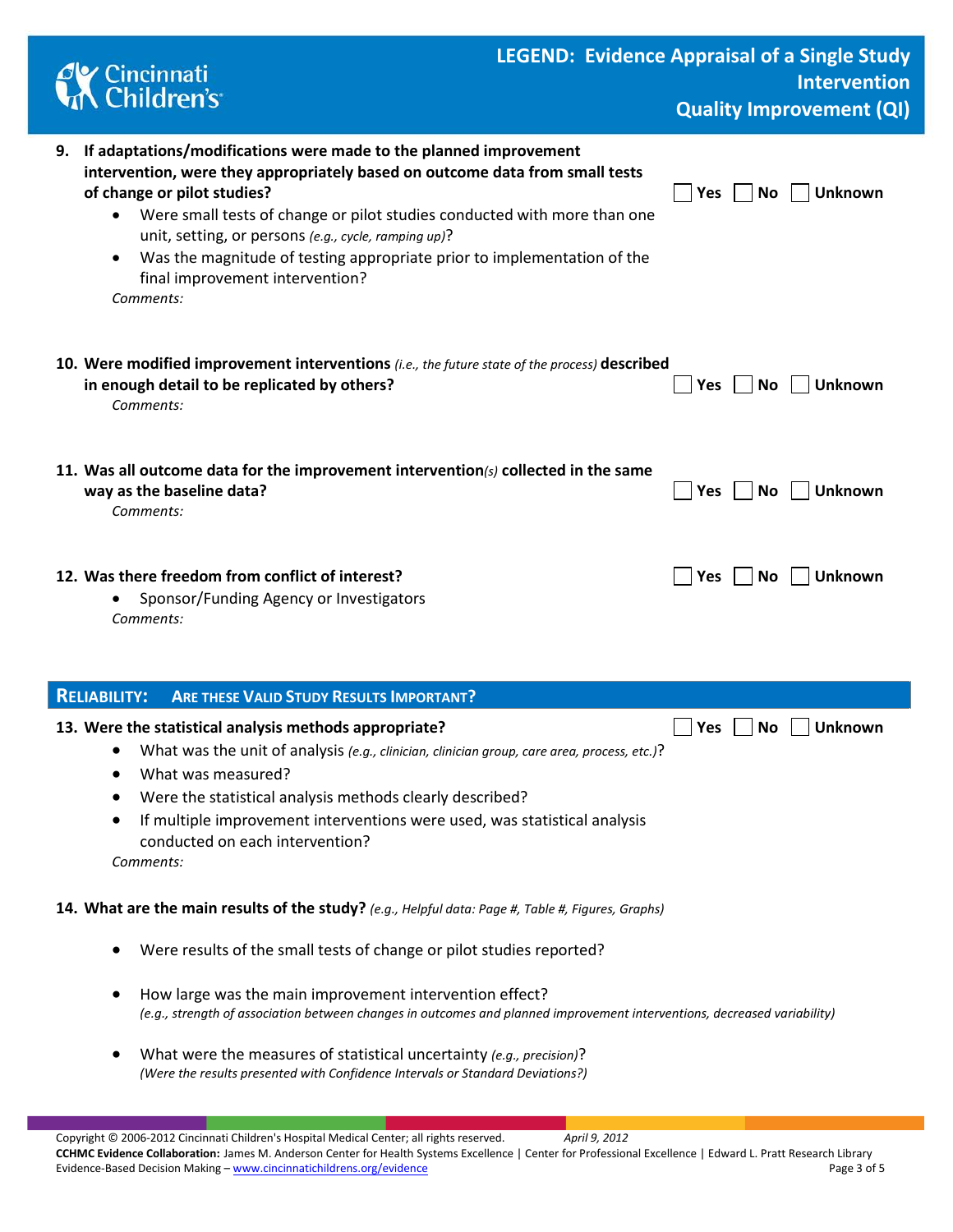| <b>Y</b> Cincinnati<br><b>K</b> Children's                                                                                                                                                                                                                                                                                                                                                                 | <b>LEGEND: Evidence Appraisal of a Single Study</b><br><b>Intervention</b> |
|------------------------------------------------------------------------------------------------------------------------------------------------------------------------------------------------------------------------------------------------------------------------------------------------------------------------------------------------------------------------------------------------------------|----------------------------------------------------------------------------|
|                                                                                                                                                                                                                                                                                                                                                                                                            | <b>Quality Improvement (QI)</b>                                            |
| 15. Were the results statistically significant?<br>Comments:                                                                                                                                                                                                                                                                                                                                               | <b>Unknown</b><br>No<br>Yes                                                |
| 16. Were the results clinically significant?<br>If potential confounders were identified, were they discussed in relationship<br>to the results?<br>Comments:                                                                                                                                                                                                                                              | <b>Yes</b><br><b>No</b><br><b>Unknown</b>                                  |
| 17. Were the lessons learned discussed?<br>Were benefits/harms, costs, unexpected results, problems, or failures<br>$\bullet$<br>reported or discussed?<br>Comments:                                                                                                                                                                                                                                       | <b>Unknown</b><br><b>No</b><br>Yes                                         |
| 18. Were the successful improvement interventions implemented with other<br>clinicians or care groups (i.e., spread)?<br>Comments:                                                                                                                                                                                                                                                                         | <b>Unknown</b><br><b>Yes</b><br><b>No</b>                                  |
| 19. Were the improvement interventions studied over a period of time long enough<br>to determine sustainability (e.g., long term effects, attrition, institutionalization)?<br>Comments:                                                                                                                                                                                                                   | <b>No</b><br><b>Unknown</b><br><b>Yes</b>                                  |
| <b>APPLICABILITY: CAN I APPLY THIS CASE REPORT INFORMATION?</b>                                                                                                                                                                                                                                                                                                                                            |                                                                            |
| 20. Can the results be applied to my improvement issue of interest?<br>Is the improvement intervention exportable to my site?<br>(Are the setting, participants, and variables of interest similar to those at my site?)<br>Were all patient-important and other appropriate outcomes considered?<br>$\bullet$<br>Are the likely benefits worth identified burdens, risks of harm, and costs?<br>Comments: | <b>Unknown</b><br>No.<br><b>Yes</b>                                        |
| 21. Are my patient's and family's values and preferences satisfied by the knowledge<br>gained from this study?<br>Comments:                                                                                                                                                                                                                                                                                | <b>Unknown</b><br>No.<br><b>Yes</b>                                        |
| 22. Would you include this study/article in development of a recommendation?<br>Comments:                                                                                                                                                                                                                                                                                                                  | <b>Unknown</b><br>No<br><b>Yes</b>                                         |

Copyright © 2006-2012 Cincinnati Children's Hospital Medical Center; all rights reserved. *April 9, 2012* **CCHMC Evidence Collaboration:** James M. Anderson Center for Health Systems Excellence | Center for Professional Excellence | Edward L. Pratt Research Library Evidence-Based Decision Making - [www.cincinnatichildrens.org/evidence](http://www.cincinnatichildrens.org/service/j/anderson-center/evidence-based-care/legend/)